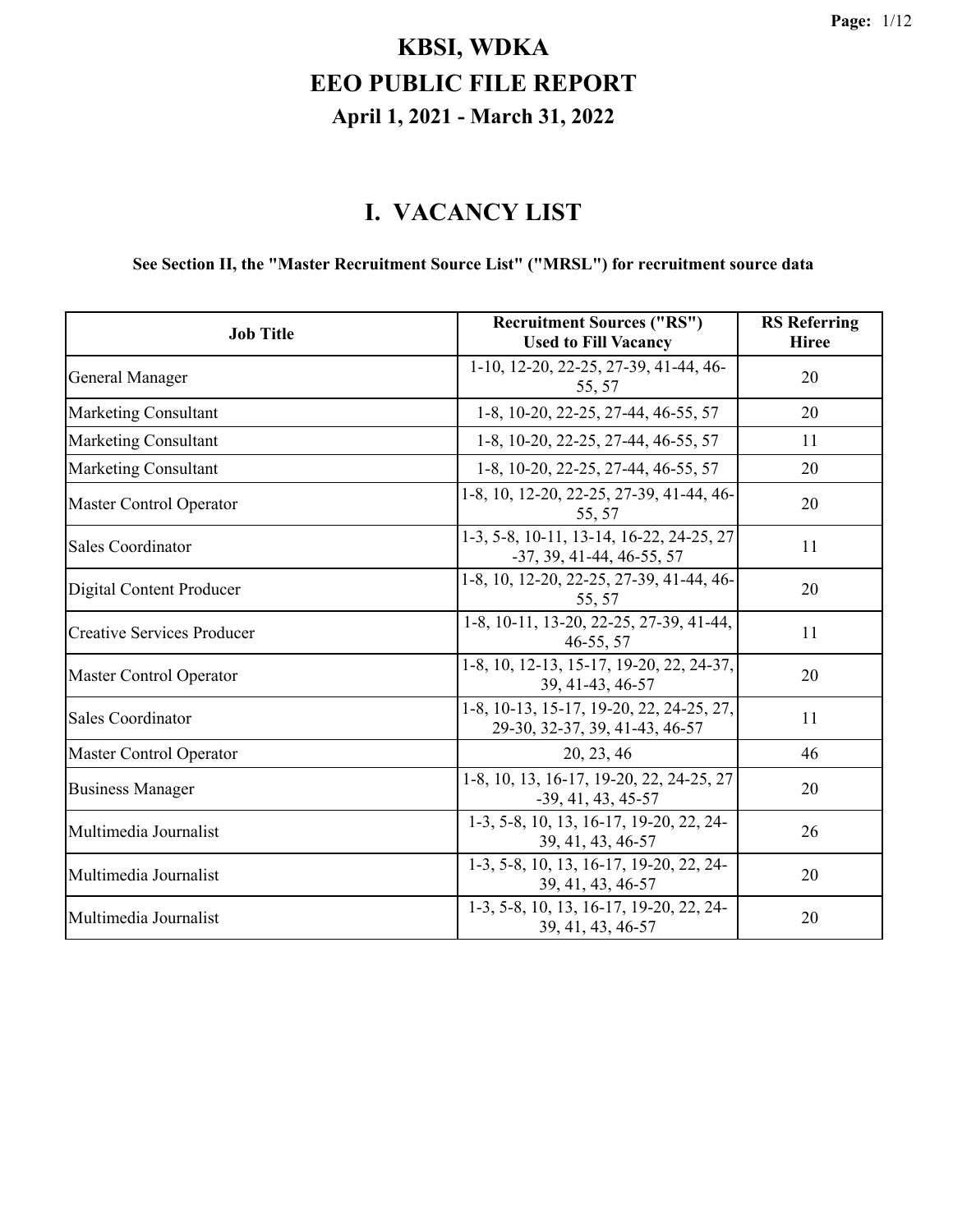| <b>RS</b><br><b>Number</b> | <b>RS</b> Information                                                                                                                                                                                                     | <b>Source Entitled</b><br>to Vacancy<br><b>Notification?</b><br>(Yes/No) | <b>No. of Interviewees</b><br><b>Referred by RS</b><br>Over<br><b>Reporting Period</b> |  |
|----------------------------|---------------------------------------------------------------------------------------------------------------------------------------------------------------------------------------------------------------------------|--------------------------------------------------------------------------|----------------------------------------------------------------------------------------|--|
| $\mathbf{1}$               | 602 Communications<br>4349 E Colter Street<br>Phoeniz, Arizona 85018<br>Phone: 704-543-1426<br>Url: http://www.602communications.com<br>Email: gnewell@602communications.com<br><b>Graham Newell</b>                      | N                                                                        | $\boldsymbol{0}$                                                                       |  |
| $\overline{2}$             | Alabama A & M University<br>4900 Meridian Street N<br>Huntsville, Alabama 35811<br>Phone: 256-372-5836<br>Url: https://www.aamu.edu/<br>Email: sherry.pruitt@aamu.edu<br><b>Sherry Pruitt</b>                             | $\mathbf N$                                                              | $\boldsymbol{0}$                                                                       |  |
| 3                          | Albany State University<br>504 College Dr<br>Albany, Georgia 31705<br>Phone: 229-500-2026<br>Url: http://www.asurams.edu/<br>Email: hrasu@asurams.edu<br><b>Career Planning</b>                                           | $\mathbf N$                                                              | $\boldsymbol{0}$                                                                       |  |
| $\overline{\mathcal{A}}$   | <b>Alternative Opportunities</b><br>3105 Independence Suite B<br>Cape Girardeau, Missouri 63701<br>Phone: 573-334-9344<br>Email: hr@pfh.org<br><b>Stacy Slanders</b>                                                      | $\mathbf N$                                                              | $\boldsymbol{0}$                                                                       |  |
| 5                          | Arizona State University/Walter Cronkite School of<br>Journalism<br>555 N Central Ave Ste 302<br>Phoenix, Arizona 85004<br>Phone: 602-496-7430<br>Url: https://cronkite.asu.edu/<br>Email: mike.wong@asu.edu<br>Mike Wong | $\mathbf Y$                                                              | $\boldsymbol{0}$                                                                       |  |
| 6                          | <b>Bishop State Community College</b><br>351 N. Broad Street<br>Mobile, Alabama 36603<br>Phone: 251-662-5371<br>Url: https://www.bishop.edu/<br>Email: jwomack@bishop.edu<br>Juliette Womack                              | N                                                                        | $\boldsymbol{0}$                                                                       |  |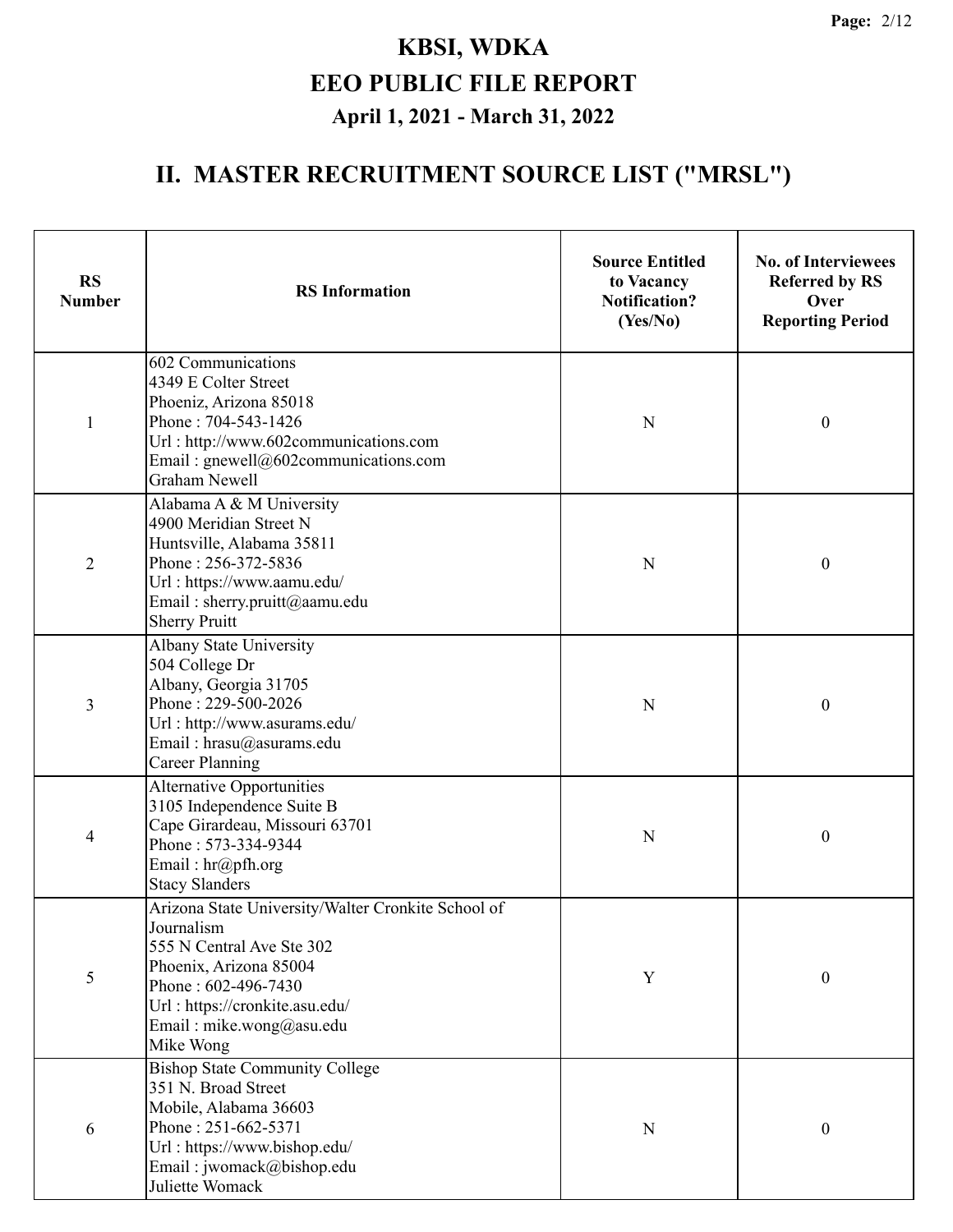| <b>RS</b><br><b>Number</b> | <b>RS</b> Information                                                                                                                                                                                                             | <b>Source Entitled</b><br>to Vacancy<br><b>Notification?</b><br>(Yes/No) | <b>No. of Interviewees</b><br><b>Referred by RS</b><br>Over<br><b>Reporting Period</b> |
|----------------------------|-----------------------------------------------------------------------------------------------------------------------------------------------------------------------------------------------------------------------------------|--------------------------------------------------------------------------|----------------------------------------------------------------------------------------|
| 7                          | Cape Girardeau Career & Tech<br>1080 S. Silver Springs Road<br>Cape Girardeau, Missouri 63703<br>Phone: 573-334-0826<br>Url: https://ctc.capetigers.com/<br>Email: claytonk@capetigers.com<br>Kathleen Clayton                    | N                                                                        | $\boldsymbol{0}$                                                                       |
| 8                          | Cheyney University of Pennsylvania<br>1837 University Circle<br>Cheyney, Pennsylvania 19319<br>Phone: 610-399-2275<br>Url: https://cheyney.edu/<br>Email: HR@cheyney.edu<br><b>Career Services</b>                                | N                                                                        | $\boldsymbol{0}$                                                                       |
| 9                          | <b>Current Employee</b>                                                                                                                                                                                                           | $\mathbf N$                                                              | 1                                                                                      |
| 10                         | Elizabeth City State University<br>1704 Weeksville Rd<br>Elizabeth City, New York 27909<br>Phone: 252-335-3052<br>Url: http://www.ecsu.edu/<br>Email: hr@ecsu.edu<br><b>Career Center</b>                                         | N                                                                        | $\boldsymbol{0}$                                                                       |
| 11                         | Employee Referral                                                                                                                                                                                                                 | ${\bf N}$                                                                | 5                                                                                      |
| 12                         | Florida A & M University<br>1601 S Martin Luther Jr Blvd<br>Talhassee, Florida 32307<br>Phone: 850-599-3612<br>Url: https://www.famu.edu/<br>Email: joyce.leggett@famu.edu<br>Joyce Leggett                                       |                                                                          | $\boldsymbol{0}$                                                                       |
| 13                         | Foundation for Minority Interests in Media (FMIM)<br>825 7th Avenue 4th Floor<br>New York, New York 10019<br>Phone: 212-664-3773<br>Url: http://www.emmabowenfoundation.com<br>Email: crystal.aldape@nbcuni.com<br>Crystal Aldape | $\mathbf N$                                                              | $\boldsymbol{0}$                                                                       |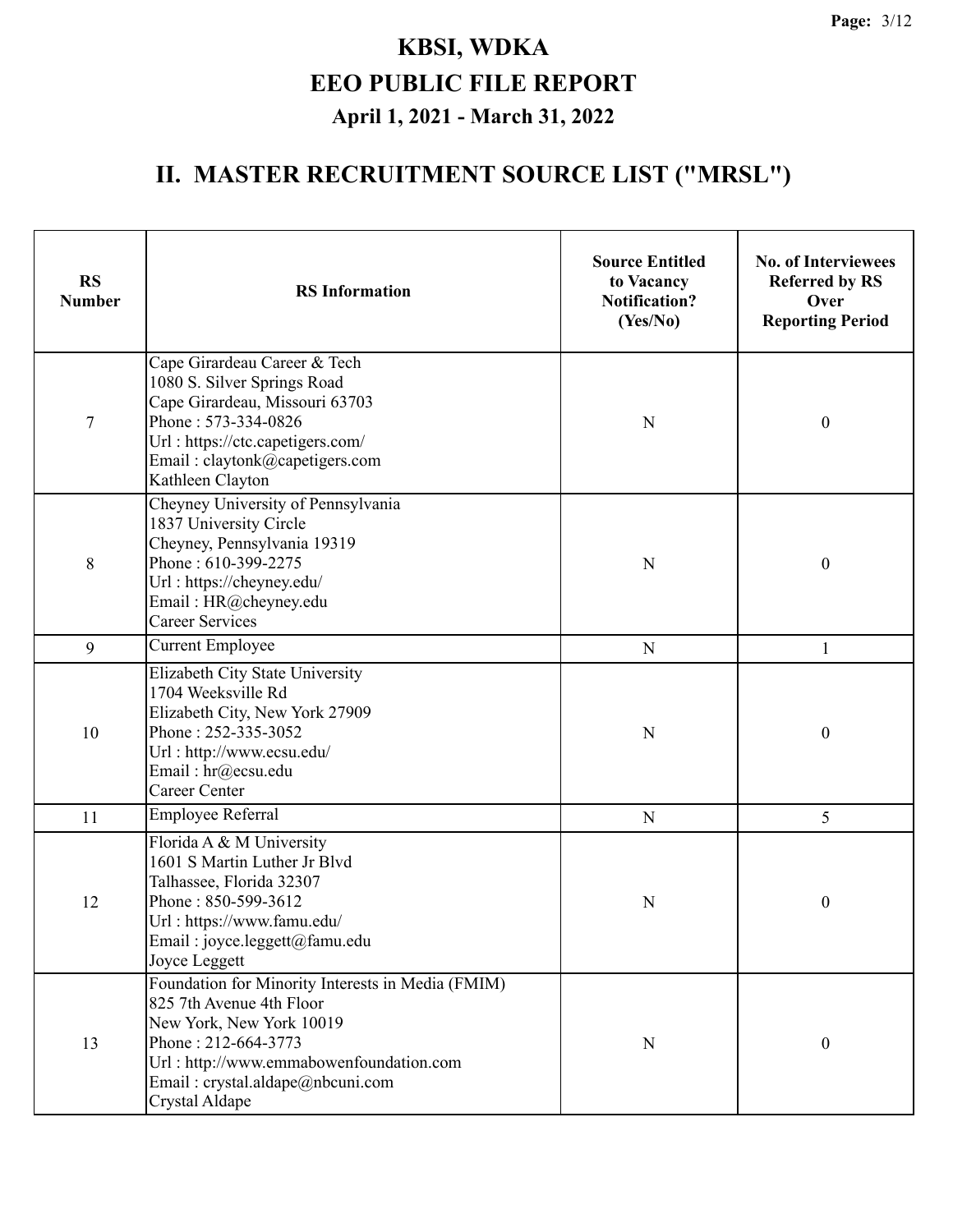| <b>RS</b><br><b>Number</b> | <b>RS</b> Information                                                                                                                                                                                    | <b>Source Entitled</b><br>to Vacancy<br><b>Notification?</b><br>(Yes/No) | <b>No. of Interviewees</b><br><b>Referred by RS</b><br>Over<br><b>Reporting Period</b> |
|----------------------------|----------------------------------------------------------------------------------------------------------------------------------------------------------------------------------------------------------|--------------------------------------------------------------------------|----------------------------------------------------------------------------------------|
| 14                         | Grace Hill Neighborhood Services<br>2600 Hadley<br>St. Louis, Missouri 63106<br>Phone: 314-539-9500<br>Url: http://www.gracehill.org<br>Email: info@gracehillsettlement.org<br><b>Career Services</b>    | N                                                                        | $\boldsymbol{0}$                                                                       |
| 15                         | Hampton University<br>100 E Queen St<br>Hampton, Virginia 23669<br>Phone: 757-727-5331<br>Url: https://www.hamptonu.edu/<br>Email: HROffice@hamptonu.edu<br><b>Career Center</b>                         | N                                                                        | $\boldsymbol{0}$                                                                       |
| 16                         | Harris-Stowe State University<br>3026 Laclede Ave<br>St. Louis, Missouri 63103<br>Phone: 314-340-3512<br>Url: http://www.hssu.edu/<br>Email: info@hssu.edu<br><b>Career Center</b>                       | N                                                                        | $\boldsymbol{0}$                                                                       |
| 17                         | <b>Howard University</b><br>5258 Bryant St, NW<br>Washington, District of Columbia 20059<br>Phone: 202-806-5807<br>Url: http://www.howard.edu<br>Email: humanresources@howard.edu<br>Carol Dudley        | Y                                                                        | $\boldsymbol{0}$                                                                       |
| 18                         | Huston-Tillotson University<br>900 Chicon Street<br>Austin, Texas 78702<br>Phone: 512-505-3041<br>Url: https://htu.edu/<br>Email: hr@htu.edu<br><b>Career Center</b>                                     | ${\bf N}$                                                                | $\boldsymbol{0}$                                                                       |
| 19                         | Illinois Workforce Development System<br>8195 Express Drive<br>Marion, Illinois 62959<br>Phone: 618-241-6705<br>Url: http://www.illinoisskillsmatch.com<br>Email: scott.cohoon@illinois.gov<br>John Otey | N                                                                        | $\boldsymbol{0}$                                                                       |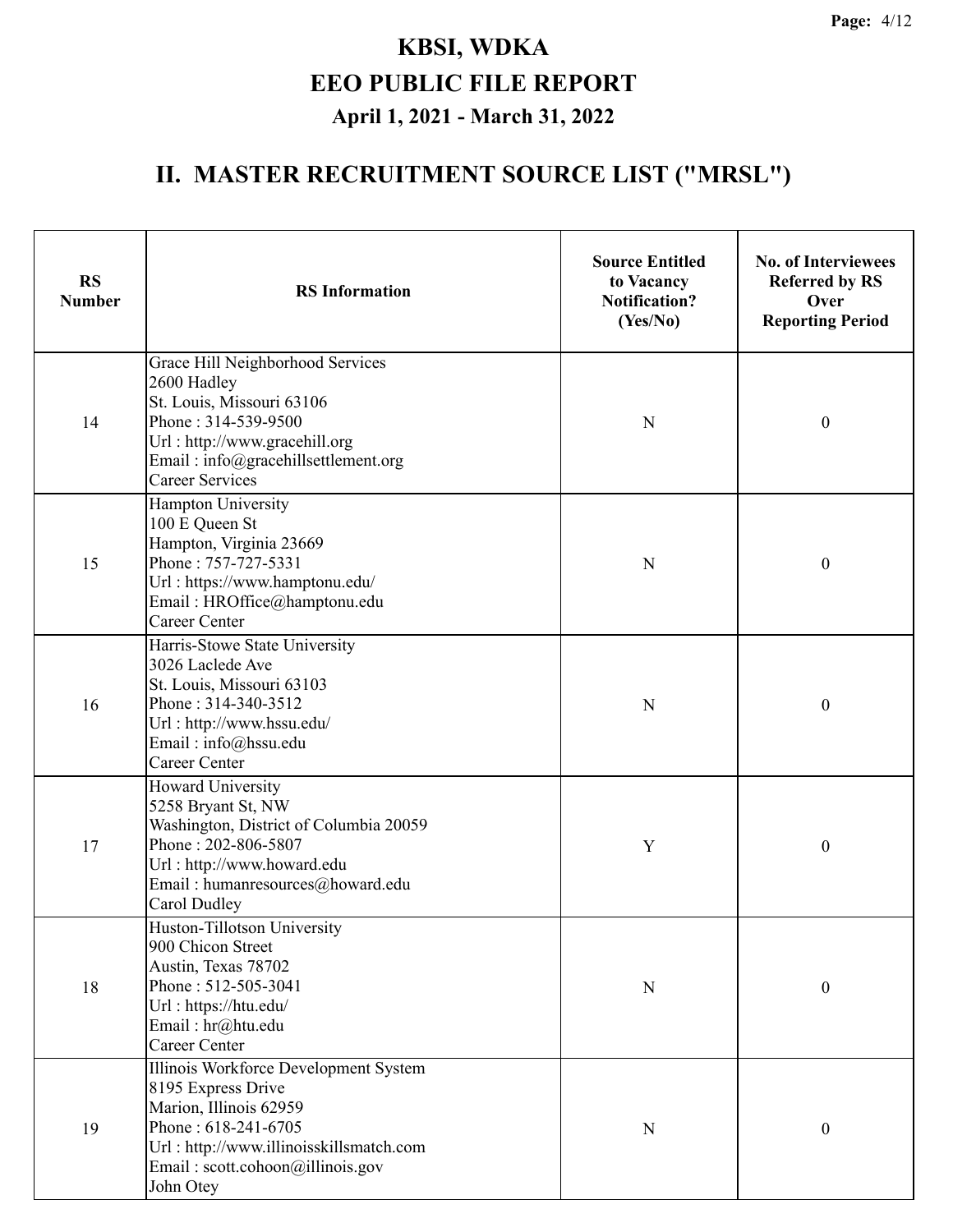| <b>RS</b><br><b>Number</b> | <b>RS</b> Information                                                                                                                                                                             | <b>Source Entitled</b><br>to Vacancy<br><b>Notification?</b><br>(Yes/No) | <b>No. of Interviewees</b><br><b>Referred by RS</b><br>Over<br><b>Reporting Period</b> |  |
|----------------------------|---------------------------------------------------------------------------------------------------------------------------------------------------------------------------------------------------|--------------------------------------------------------------------------|----------------------------------------------------------------------------------------|--|
| 20                         | Indeed.com<br>7501 N. Capital of Texas Highway Building B<br>Austin, Texas 78737<br>Phone: 800-462-5842<br>Url: http://www.indeed.com<br><b>Career Services</b><br><b>Manual Posting</b>          | ${\bf N}$                                                                | 31                                                                                     |  |
| 21                         | Internet Ad                                                                                                                                                                                       | ${\bf N}$                                                                | $\mathbf{1}$                                                                           |  |
| 22                         | Ithaca College<br>101 Muller Faculty Center 953 Danby Rd<br>Ithaca, New York 14850<br>Phone: 607-274-3365<br>Url: https://www.ithaca.edu/<br>Email: careers@ithaca.edu<br><b>Career Services</b>  | Y                                                                        | $\boldsymbol{0}$                                                                       |  |
| 23                         | <b>KBSI/WDKA</b><br>806 Enterprise St.<br>Cape Girardeau, Missouri 63703<br>Phone: 573-331-2113<br>Url: https://www.kbsi23.com/<br>Email: hr.kbsi.wdka@kbsi23.com<br>Rhonda Mirgaux               | ${\bf N}$                                                                | $\boldsymbol{0}$                                                                       |  |
| 24                         | Kentucky State University<br>400 E Main St<br>Frankfort, Kentucky 40601<br>Phone: 502-597-6700<br>Url: https://www.kysu.edu/<br>Email: kendra.herve@kysu.edu<br>Kendra Herve                      | N                                                                        | $\boldsymbol{0}$                                                                       |  |
| 25                         | Lincoln University of Missouri<br>820 Chestnut St<br>Jefferson City, Missouri 65101<br>Phone: 573-681-5021<br>Url: https://www.lincolnu.edu/<br>Email: schlosserk@lincolnu.edu<br>Kelly Schlosser | N                                                                        | $\boldsymbol{0}$                                                                       |  |
| 26                         | Linkedin<br>2029 Steirlin Ct<br>Mountain View, California 94043<br>Url: https://www.linkedin.com/<br><b>Account Manager</b><br><b>Manual Posting</b>                                              | $\mathbf N$                                                              | 3                                                                                      |  |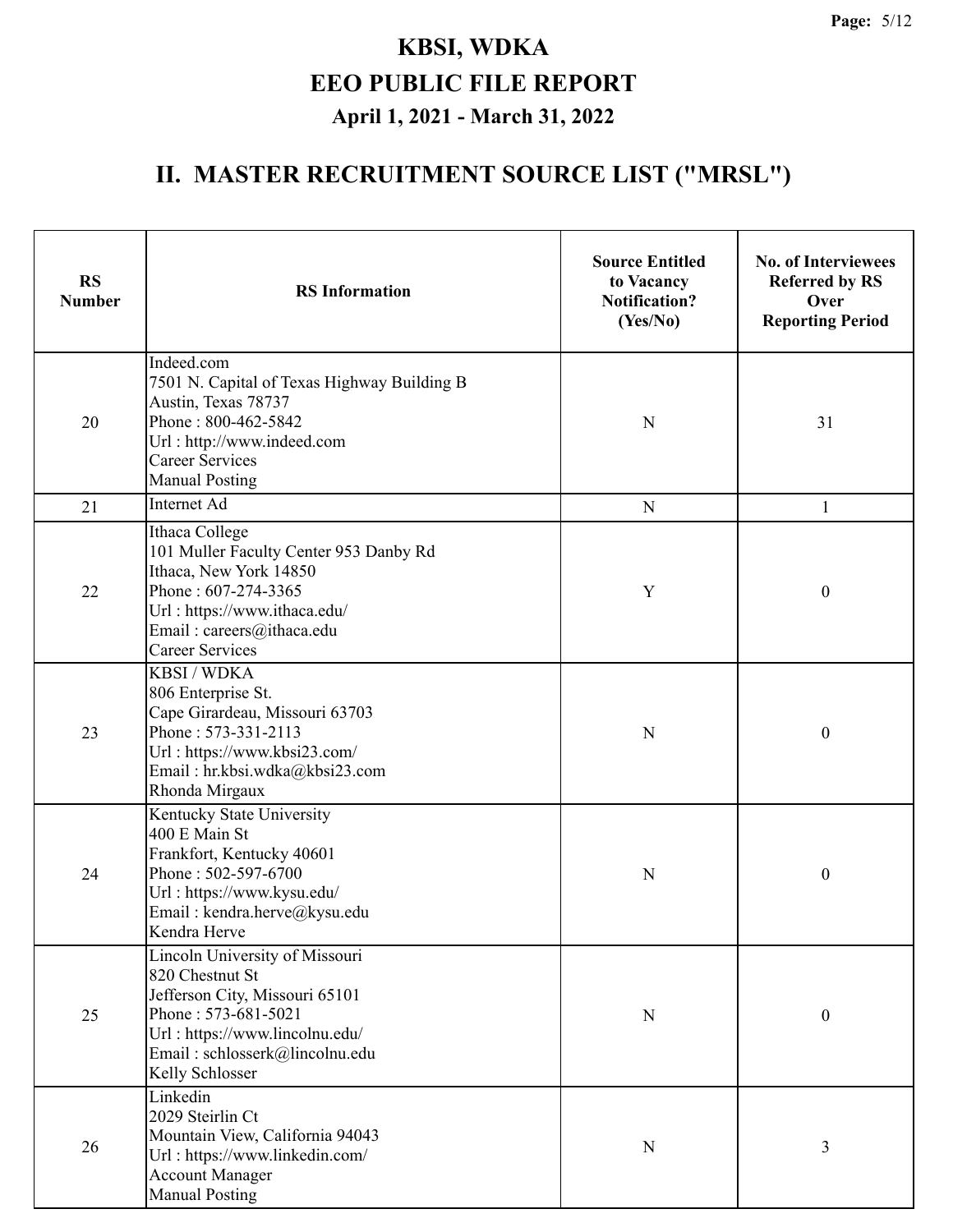| <b>RS</b><br><b>Number</b>                                                                                                                                                     | <b>RS</b> Information                                                                                                                                                                                                      | <b>Source Entitled</b><br>to Vacancy<br><b>Notification?</b><br>(Yes/No) | <b>No. of Interviewees</b><br><b>Referred by RS</b><br>Over<br><b>Reporting Period</b> |  |
|--------------------------------------------------------------------------------------------------------------------------------------------------------------------------------|----------------------------------------------------------------------------------------------------------------------------------------------------------------------------------------------------------------------------|--------------------------------------------------------------------------|----------------------------------------------------------------------------------------|--|
| 27                                                                                                                                                                             | Media Match<br>8112 1/2 West 3rd St<br>Los Angeles, California 90048<br>Url: http://www.media-match.com<br>Email: info@media-match.com<br>Tammy Romaniuk                                                                   | Y                                                                        | $\boldsymbol{0}$                                                                       |  |
| Miles College<br>5500 Myron Massey Blvd<br>Fairfield, Alabama 35064<br>Phone: 205-929-1000<br>28<br>Url: https://www.miles.edu/<br>Email: mwilson@miles.edu<br>Patricia Wilson |                                                                                                                                                                                                                            | N                                                                        | $\boldsymbol{0}$                                                                       |  |
| 29                                                                                                                                                                             | Missouri Broadcasters Association<br>1025 Northeast Dr PO Box 104445<br>Jefferson City, Missouri 65109<br>Phone: 573-636-6692<br>Url: http://www.mbaweb.org<br>Email: tharper@mbaweb.org<br>Terry Harper                   | N                                                                        | $\boldsymbol{0}$                                                                       |  |
| 30                                                                                                                                                                             | Missouri State University<br>901 South National Carrington Hall 309<br>Springfield, Missouri 65804<br>Phone: 417-836-5636<br>Url: http://www.smsu.edu<br>Email: humanresources@missouristate.edu<br>Jill Wiggins           | N                                                                        | $\boldsymbol{0}$                                                                       |  |
| 31                                                                                                                                                                             | Missouri's Workforce Resource Website<br>760 S Kingshighway Street Suite C<br>Cape Girardeau, Missouri 63701<br>Phone: 573-751-3981<br>Url: https://www.job4you.org/<br>Email: ttankersley@job4you.org<br>Tammy Tankersley | N                                                                        | $\boldsymbol{0}$                                                                       |  |
| 32                                                                                                                                                                             | Morgan State University<br>1700 E Cold Spring Lane<br>Baltimore, Maryland 21251<br>Phone: 443-885-3195<br>Url: https://www.morgan.edu/<br>Email: Debbie.duran@morgan.edu<br><b>Career Center</b>                           | N                                                                        | $\boldsymbol{0}$                                                                       |  |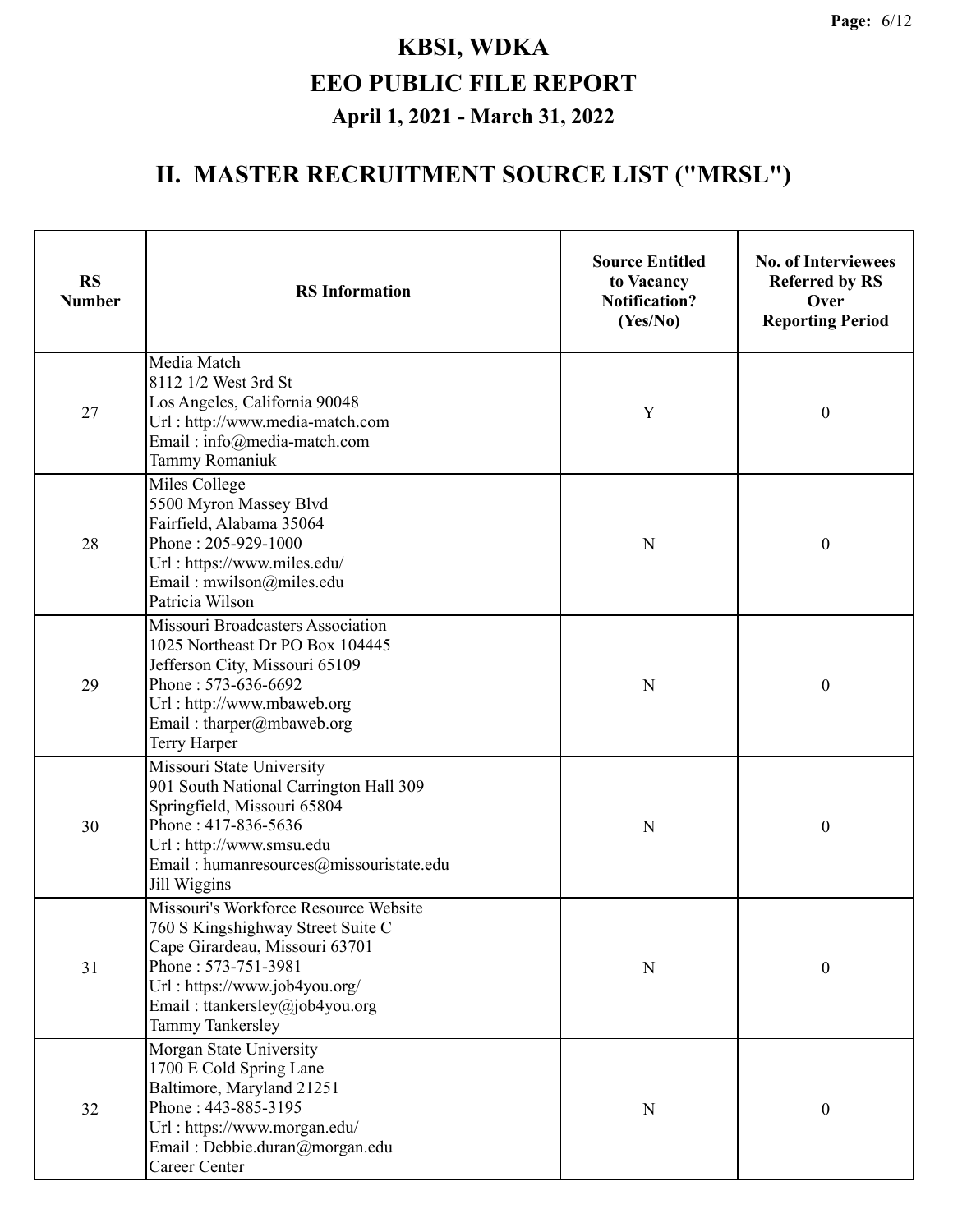| <b>RS</b><br><b>Number</b> | <b>RS</b> Information                                                                                                                                                                                                       | <b>Source Entitled</b><br>to Vacancy<br><b>Notification?</b><br>(Yes/No) | <b>No. of Interviewees</b><br><b>Referred by RS</b><br>Over<br><b>Reporting Period</b> |  |
|----------------------------|-----------------------------------------------------------------------------------------------------------------------------------------------------------------------------------------------------------------------------|--------------------------------------------------------------------------|----------------------------------------------------------------------------------------|--|
| 33                         | <b>NAACP</b><br>1156 15th Street NW Suite 915<br>Washington, District of Columbia 20005<br>Phone: 877-622-2798<br>Url: http://www.naacp.org<br>Email: washingtonbureau@naacpnet.org<br><b>Career Services</b>               | N                                                                        | $\boldsymbol{0}$                                                                       |  |
| 34                         | National Assoc of Broadcasters<br>1 M Street SE<br>Washington, District of Columbia 20003<br>Phone: 202-429-5300<br>Url: http://www.nab.org<br>Email: nab@nab.org<br>Career Services                                        | ${\bf N}$                                                                | $\boldsymbol{0}$                                                                       |  |
| 35                         | National Assoc of Hispanic Journalists<br>1050 Connecticut Ave NW NW 10th Floor<br>Washington, District of Columbia 20036<br>Phone: 202-662-7145<br>Url: http://www.nahj.org<br>Email: contact@nahj.org<br>Virginia Gallido | ${\bf N}$                                                                | $\boldsymbol{0}$                                                                       |  |
| 36                         | National Hispanic Media Coalition<br>65 South Grand Ave Unit 200<br>Pasadena, California 91105<br>Phone: 626-792-6462<br>Url: http://www.nhmc.org<br>Email: info@nhmc.org<br>Alejandra Valenzuela                           | N                                                                        | $\boldsymbol{0}$                                                                       |  |
| 37                         | National Organization For Women<br>1100 H St. NW 3rd Floor<br>Washington, District of Columbia 20005<br>Phone: 202-628-8669<br>Url: http://www.now.org<br>Email: now@now.org<br><b>Bonnie Rice</b>                          | ${\bf N}$                                                                | $\boldsymbol{0}$                                                                       |  |
| 38                         | National Organization For Women<br>PO Box 120523<br>Nashville, Tennessee 37212<br>Phone: 615-259-7141<br>Url: http://www.now.org<br>Email: tennesseenow@comcast.net<br>Cliff Seigler                                        | ${\bf N}$                                                                | $\boldsymbol{0}$                                                                       |  |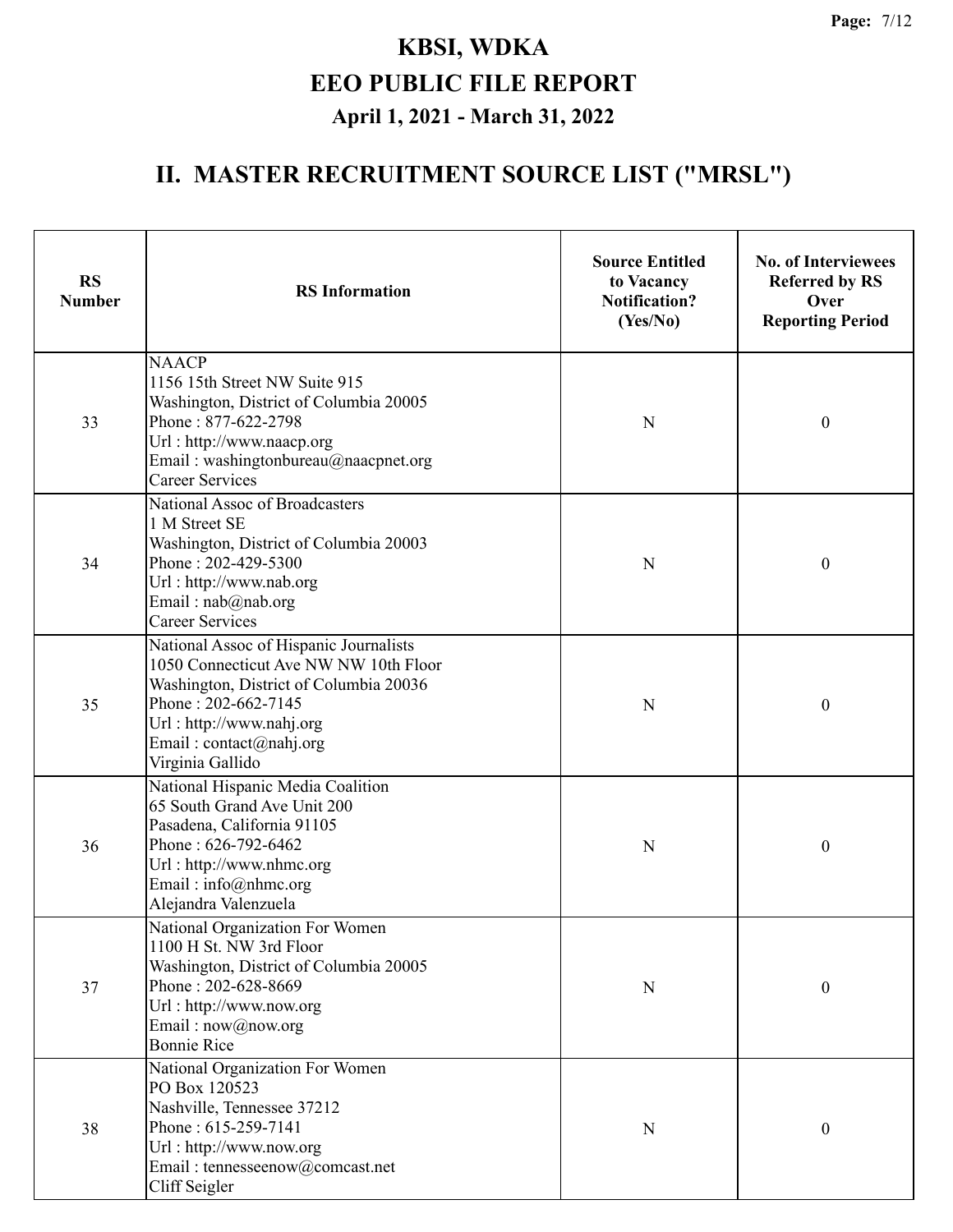| <b>RS</b><br><b>Number</b> | <b>RS</b> Information                                                                                                                                                                                                              | <b>Source Entitled</b><br>to Vacancy<br><b>Notification?</b><br>(Yes/No) | <b>No. of Interviewees</b><br><b>Referred by RS</b><br>Over<br><b>Reporting Period</b> |  |
|----------------------------|------------------------------------------------------------------------------------------------------------------------------------------------------------------------------------------------------------------------------------|--------------------------------------------------------------------------|----------------------------------------------------------------------------------------|--|
| 39                         | National Urban League of Central Carolinas, Inc<br>740 W 5th Street<br>Charlotte, North Carolina 28202<br>Phone: 704-373-2256<br>Url: https://www.urbanleaguecc.org<br>Email: melissa.herbert@urbanleaguecc.org<br>Melissa Herbert | N                                                                        | $\boldsymbol{0}$                                                                       |  |
| 40                         | Non-Employee Referral                                                                                                                                                                                                              | ${\bf N}$                                                                | $\overline{2}$                                                                         |  |
| 41                         | Norfolk State University<br>700 Park Ave<br>Norfolk, Virginia 23504<br>Phone: 757-823-8462<br>Url: https://www.nsu.edu/<br>Email: careerservices@nsu.edu<br><b>Career Services</b>                                                 | N                                                                        | $\boldsymbol{0}$                                                                       |  |
| 42                         | North Carolina A&T University<br>1601 E Market St<br>Greensboro, North Carolina 27411<br>Phone: 336-285-3772<br>Url: https://www.ncat.edu/<br>Email: mabelvin@ncat.edu<br>Mechelle Belvin                                          | N                                                                        | $\boldsymbol{0}$                                                                       |  |
| 43                         | <b>Purdue University</b><br>Young Hall Room 132 155 S Grant Street<br>West Lafayette, Indiana 47907<br>Phone: 765-494-4768<br>Url: https://www.purdue.edu<br>Email: hr@purdue.edu<br>Paula McLain                                  | N                                                                        | $\boldsymbol{0}$                                                                       |  |
| 44                         | Radio-TV News Directors Assoc<br>4121 Plank Rd #512<br>Fredericksburg, Virginia 22407<br>Phone: 202-659-6510<br>Url: http://www.rtnda.org<br>Email: tatrap@rtdna.org<br>Tara Puckey                                                | N                                                                        | $\boldsymbol{0}$                                                                       |  |
| 45                         | Robert Half<br>622 Emerson Suite 300<br>Creve Couer, Missouri 63141<br>Phone: 314-656-0420<br>Email: dana.james@roberthalf.com<br>Dana James                                                                                       | N                                                                        | 4                                                                                      |  |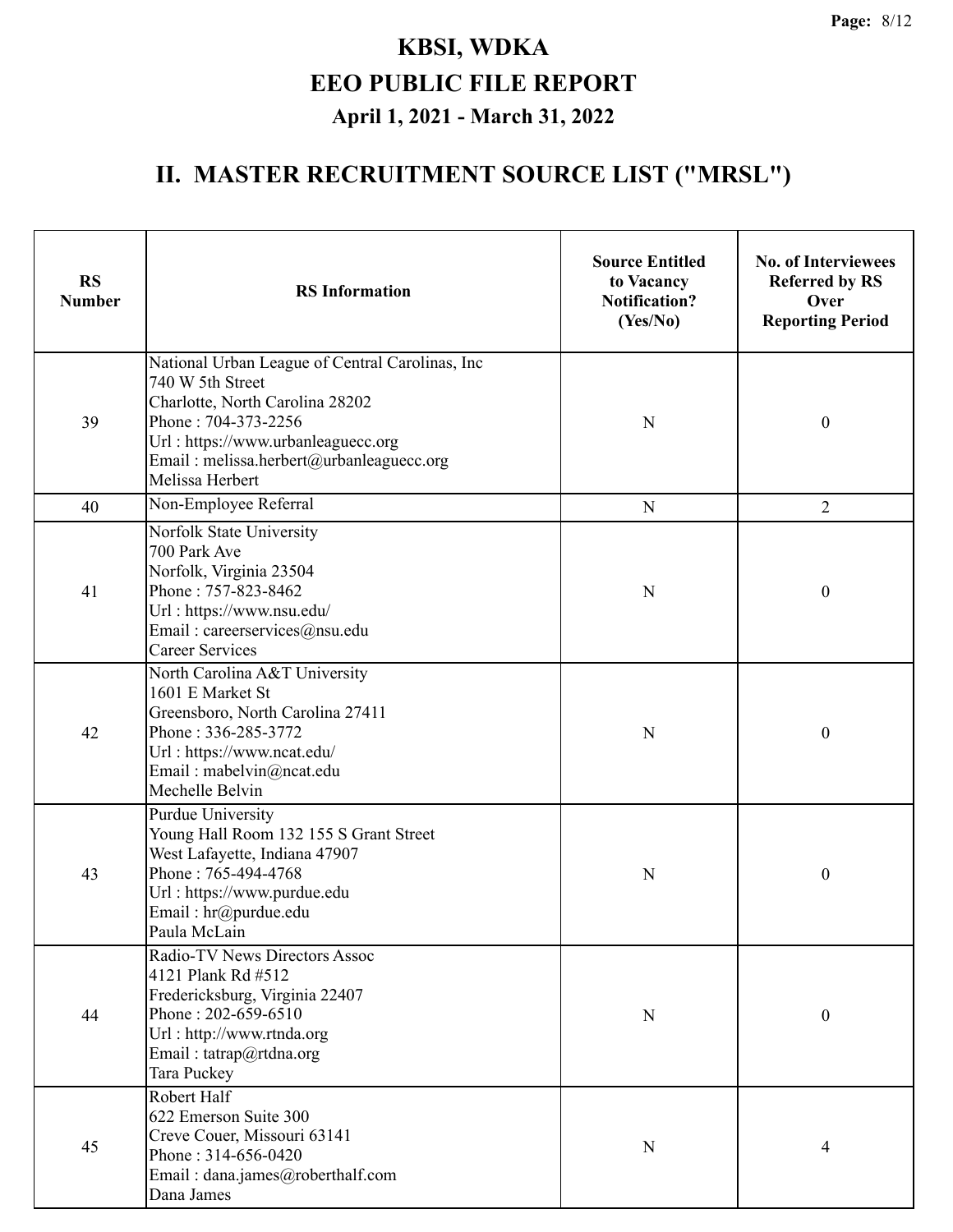| <b>RS</b><br><b>Number</b> | <b>RS</b> Information                                                                                                                                                                                       | <b>Source Entitled</b><br>to Vacancy<br><b>Notification?</b><br>(Yes/No) | <b>No. of Interviewees</b><br><b>Referred by RS</b><br>Over<br><b>Reporting Period</b> |  |
|----------------------------|-------------------------------------------------------------------------------------------------------------------------------------------------------------------------------------------------------------|--------------------------------------------------------------------------|----------------------------------------------------------------------------------------|--|
| 46                         | Southeast Missouri State University<br>One University Plaza<br>Cape Girardeau, Missouri 63701<br>Phone: 573-651-2583<br>Url: http://www.semo.edu<br>Email: careerservices@semo.edu<br><b>Daniel Presson</b> | N                                                                        | $\overline{2}$                                                                         |  |
| 47                         | Southern IL University<br>Carbondale, Illinois 62901<br>Phone: 618-453-1040<br>Url: https://www.siu.edu/<br>Email: cjenk@siu.edu<br>Cindy Jenkins                                                           | N                                                                        | $\boldsymbol{0}$                                                                       |  |
| 48                         | Texas Southern University<br>3100 Cleburne St<br>Houston, Texas 77004<br>Phone: 713-313-7541<br>Url: http://www.tsu.edu/<br>Email: placementservices@tsu.edu<br>Andreaus Boise-Fontenot                     | N                                                                        | $\boldsymbol{0}$                                                                       |  |
| 49                         | The Professional Center<br>415 Fourth Ave Suite 1<br>Tarentum, Pennsylvania 15084<br>Phone: 412-224-9006<br>Email: info@theprofessionalcenter.org<br>Nancy Kuritzky                                         | N                                                                        | $\boldsymbol{0}$                                                                       |  |
| 50                         | The Urban League<br>3701 Grandel Square<br>St. Louis, Missouri 63108<br>Phone: 314-615-3624<br>Url: https://www.ulstl.com/<br>Email: hr@urbanleague-stl.org<br>Kim Love                                     | ${\bf N}$                                                                | $\boldsymbol{0}$                                                                       |  |
| 51                         | Tvjobs.com<br>PO Box 4116<br>Oceanside, California 92052<br>Phone: 760-754-8177<br>Url: https://www.tvjobs.com/<br>Email: jobs@tvjobs.com<br>Mark Holloway                                                  | ${\bf N}$                                                                | $\boldsymbol{0}$                                                                       |  |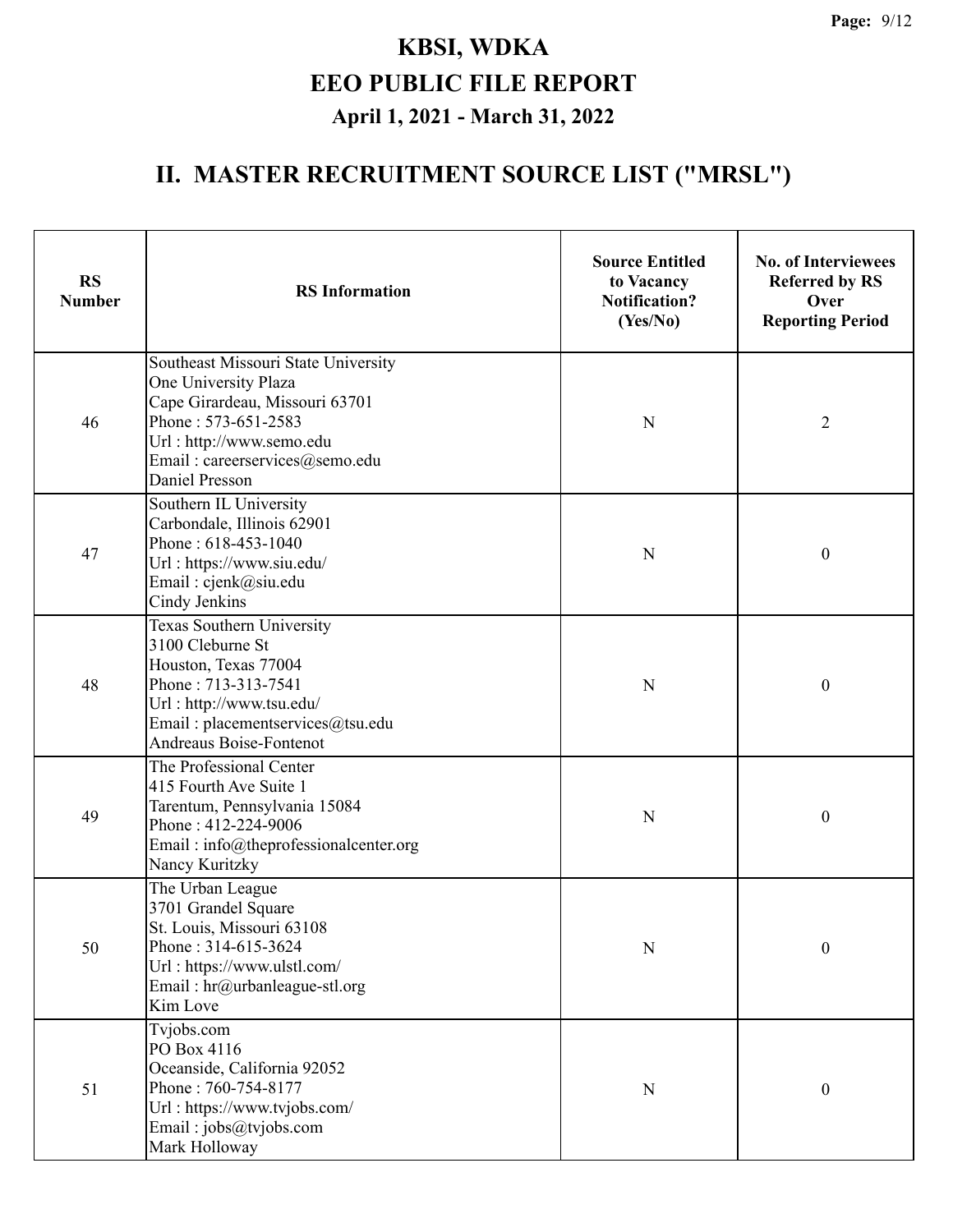| <b>RS</b><br><b>Number</b> | <b>RS</b> Information                                                                                                                                                                                                | <b>Source Entitled</b><br>to Vacancy<br><b>Notification?</b><br>(Yes/No) | <b>No. of Interviewees</b><br><b>Referred by RS</b><br>Over<br><b>Reporting Period</b> |  |
|----------------------------|----------------------------------------------------------------------------------------------------------------------------------------------------------------------------------------------------------------------|--------------------------------------------------------------------------|----------------------------------------------------------------------------------------|--|
| 52                         | University of Arkansas - Pine Bluff<br>1200 University Dr<br>Pine Bluff, Arkansas 71601<br>Phone: 870-575-8052<br>Url: http://www.uapb.edu/<br>Email: hardena@uapb.edu<br>Angela Harden                              | N                                                                        | $\boldsymbol{0}$                                                                       |  |
| 53                         | <b>US Army Wounded Warrior Program</b><br>200 Stovall St Room 7N53<br>Alexandria, Virginia 22332<br>Phone: 703-428-7536<br>Email: vicki.h.mullen.civ@mail.mil<br>Vicki Mullen                                        | Y                                                                        | $\boldsymbol{0}$                                                                       |  |
| 54                         | West Virginia State University<br>PO Box 1000<br>Institute, West Virginia 25112<br>Phone: 304-766-3185<br>Url: https://www.wvstateu.edu/<br>Email: jsaldivar@wvstateu.edu<br>Julie Saldivar                          | $\mathbf N$                                                              | $\boldsymbol{0}$                                                                       |  |
| 55                         | Winston-Salem State University<br>601 S Martin Luther King Jr Dr<br>Winston-Salem, North Carolina 27110<br>Phone: 336-750-3240<br>Url: https://www.wssu.edu/<br>Email: careersvcs@wssu.edu<br><b>Career Services</b> | N                                                                        | $\boldsymbol{0}$                                                                       |  |
| 56                         | www.mediagignow.com<br>300 South Riverside Plaza Suite 800<br>Chicago, Illinois 60606<br>Phone: 336-553-0620<br>Url: http://www.mediagignow.com<br>Email: customerservice@mediagignow.com<br>MediaGigNow.com         | N                                                                        | 0                                                                                      |  |
| 57                         | Xavier University<br>1 Drexel Dr<br>New Orleans, Louisiana 70125<br>Phone: 504-520-7537<br>Url: https://www.xavier.edu/<br>Email: sleblan1@xula.edu<br>Sharlene LeBlanc                                              | N                                                                        | 0                                                                                      |  |
|                            | <b>TOTAL INTERVIEWS OVER REPORTING PERIOD:</b>                                                                                                                                                                       |                                                                          | 49                                                                                     |  |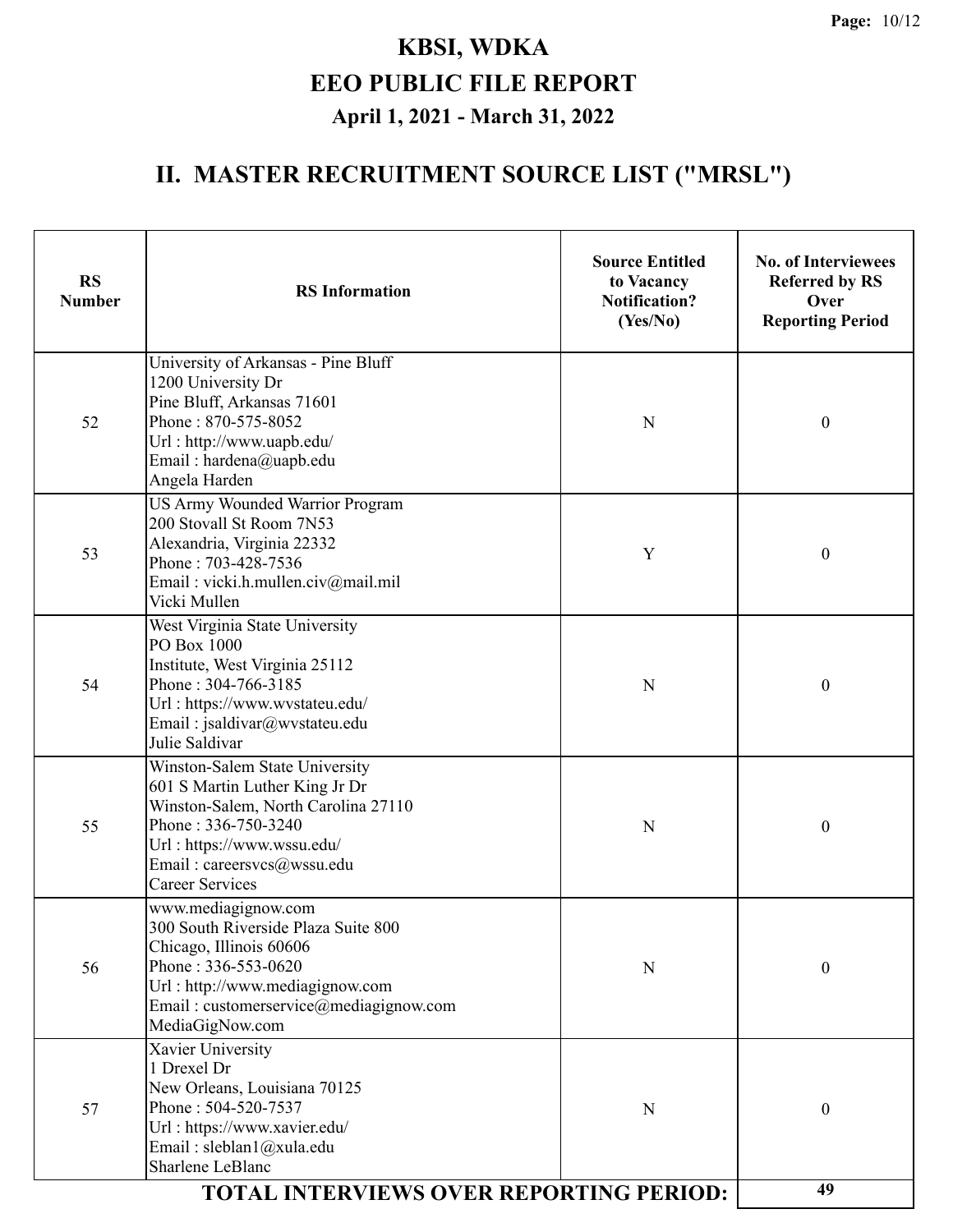#### **III. RECRUITMENT INITIATIVES**

|                | <b>Date</b>      | <b>Type of</b><br><b>Recruitment Initiative</b><br>(Menu Selection)                | <b>Brief Description Of Activity</b>                                                                                                                                                                                                                                                                                                                                                                                                                                            | No. of<br><b>Stations</b><br>Participants | <b>Participant Title</b>                                                       |
|----------------|------------------|------------------------------------------------------------------------------------|---------------------------------------------------------------------------------------------------------------------------------------------------------------------------------------------------------------------------------------------------------------------------------------------------------------------------------------------------------------------------------------------------------------------------------------------------------------------------------|-------------------------------------------|--------------------------------------------------------------------------------|
| $\mathbf{1}$   | Ongoing<br>Event | Participation in other<br>activities designed by<br>the station employment<br>unit | The employment unit has a relationship<br>with the Mass Communications<br>department at Southeast Missouri State<br>University. Throughout the year, the<br>Creative Services Director has ongoing<br>communications regarding open<br>positions at the station. The Mass<br>Communications department also passes<br>along students who may be potential<br>candidates for job openings.                                                                                       | 3                                         | <b>Creative Services</b><br>Director<br><b>GM</b><br><b>Production Manager</b> |
| $\overline{2}$ | 4/21/2021        | Participation in events<br>or programs sponsored<br>by educational<br>institutions | Cape Girardeau Career and Technology<br>Center requested that KBSI/WDKA<br>conduct mock interviews with their<br>Digital Media students. KBSI/WDKA<br>agreed and met virtually with each<br>student. The KBSI/WDKA interviewer<br>completed feedback paperwork and<br>returned it to the class instructor. As<br>always, KBSI/WDKA enjoyed spending<br>time with the students and look forward<br>to working with Cape Girardeau Career<br>and Technology Center in the future. |                                           | <b>Creative Services</b><br>Coordinator                                        |
| 3              | 6/10/2021        | Provision of training to<br>management                                             | Broadcast 1 Source hosted a training<br>session for KBSI/WDKA. The<br>KBSI/WDKA HR team participated in<br>learning about EEO reporting and<br>requirements, and look forward to<br>utilizing the skills learned in the<br>upcoming reporting process.                                                                                                                                                                                                                          | $\overline{2}$                            | <b>Business Manager</b><br><b>Administrative Asst</b>                          |
| $\overline{4}$ | 9/23/2021        | Participation in Job<br>Fairs                                                      | Participation in a career fair at Southeast 1<br>Missouri State University to discuss<br>careers in broadcasting.                                                                                                                                                                                                                                                                                                                                                               |                                           | Digital Content<br>Producer                                                    |
| 5              | 9/23/2021        | Participation in Job<br>Fairs                                                      | Southeast Missouri State University<br>offered a chance for area industry<br>leaders and University students to come<br>together in search of job opportunities or<br>available internships. The fair was held<br>at the University Center on campus in<br>Cape Girardeau. KBSI-TV / WDKA-<br>TV participated by handing out<br>pamphlets and provided a corporate job<br>openings list. Station promotional items<br>were also given.                                          | $\overline{2}$                            | Administrative Asst.<br>Shamoun                                                |